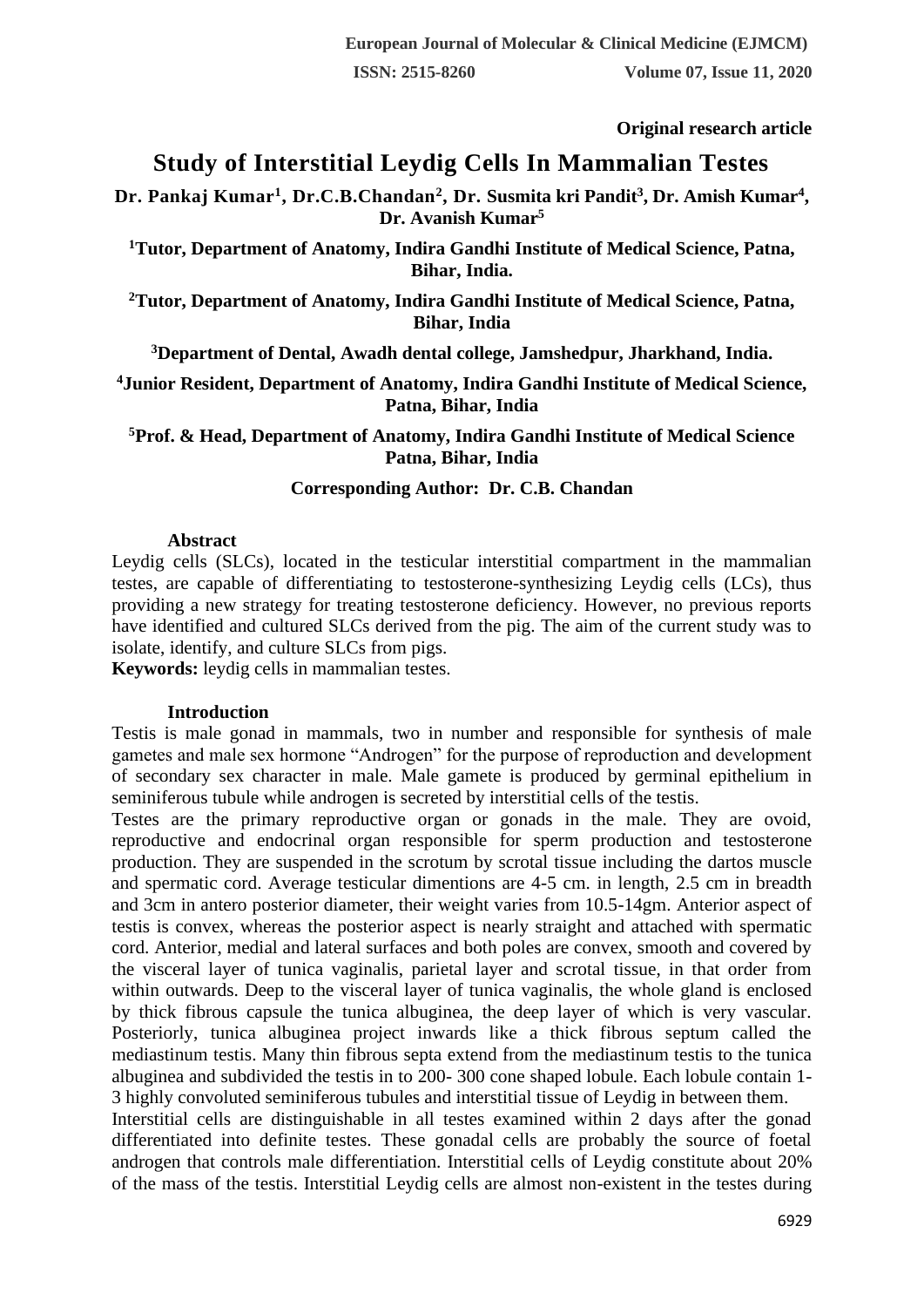childhood but they are numerous in newborn male infant and also in adult male anytime after puberty.

The interstitial cells of different species have common structural feature which have been related to the production of androgen (Christensen, 1965, Christensen and Fawcett, 1966).

#### **Aims and objective**

Testis is male gonad that produce male gametes, that fertilize ovum to form Zygote and eventually offspring. This is a way of producing new generation and way of transferring genetic property from father to child via male gametes. The group of interstitial cells of Leydig forms endocrinal part of the testis. **The main aim of the work is to study the features of interstitial cells of Leydig in mammalian testes.**

## **Materials & methods**

## **Selection of species and gruping:**

In Order to carry on the experimentation to study the intertubular tissue of mammalian testis, five groups of animals including human were selected for this project of study. Sexually mature male animals consisted, the Group I- Albion Rat (3 animals of the age of 3 months), Group II- Guinea pig (3 animals of the age of 3 months). These animals are purchase from animal house from market. Group III- Rabbit  $(3 \text{ animal of the age of } 9 \text{ months})$ . Group IV – Goat (sexually matured of known weight) were inspected at butcher shop and testis of both sides are taken. After the slaughter Group V- Consisted of Adult human male from the fresh human cadavers coming to Anatomy Department IGIMS Patna, for cadaver preparation for dissection.

## **Collection of organs and fixation of tissue:**

The Albino rat, guinea pig were sacrificed at 10 AM. After pithing by pithing needle at cervical region causing instantaneous death. Both testis were removed by holding and cutting the spermatic cord after opening the scrotal sac. The organ weighted and immersed in Bouin's fluid at least ten times more in volume than the volume of the organ. The testis of Rabbit, Goat Human being was also collected in appropriate volume of Bouin's fluid. In case of goat the time lapse between the sacrifice of the animal and collection of testis was approximately 30-40 min where as in case of Human and Rabbit being the time lapse between the death and collection of specimen was rather uncertain. The time lapse varied 24 to 36 hours.

#### **Microscopic observation:**

Twenty intact interstitial spaces under the microscope were observed. Leydig cells were identified by the vesicular appearance of the nucleus and eosinophillic granular vacuolated cytoplasm. Such cells were mostly found in clumps of two or three or isolated in the interstitial spaces.

The number of Leydig cells in the selected twenty interstitial space were counted on the basis of their number per field. It was observed that twenty interstitial spaces used to cover up the total span of the section. The value of count per field was recorded for twenty interstitial spaces of each section.

## **Evaluation of observation:**

The values for the upper, middle and lower third portions of each testis of each animal of the five groups of species were subjected to statistical analysis, in order to find out the statistical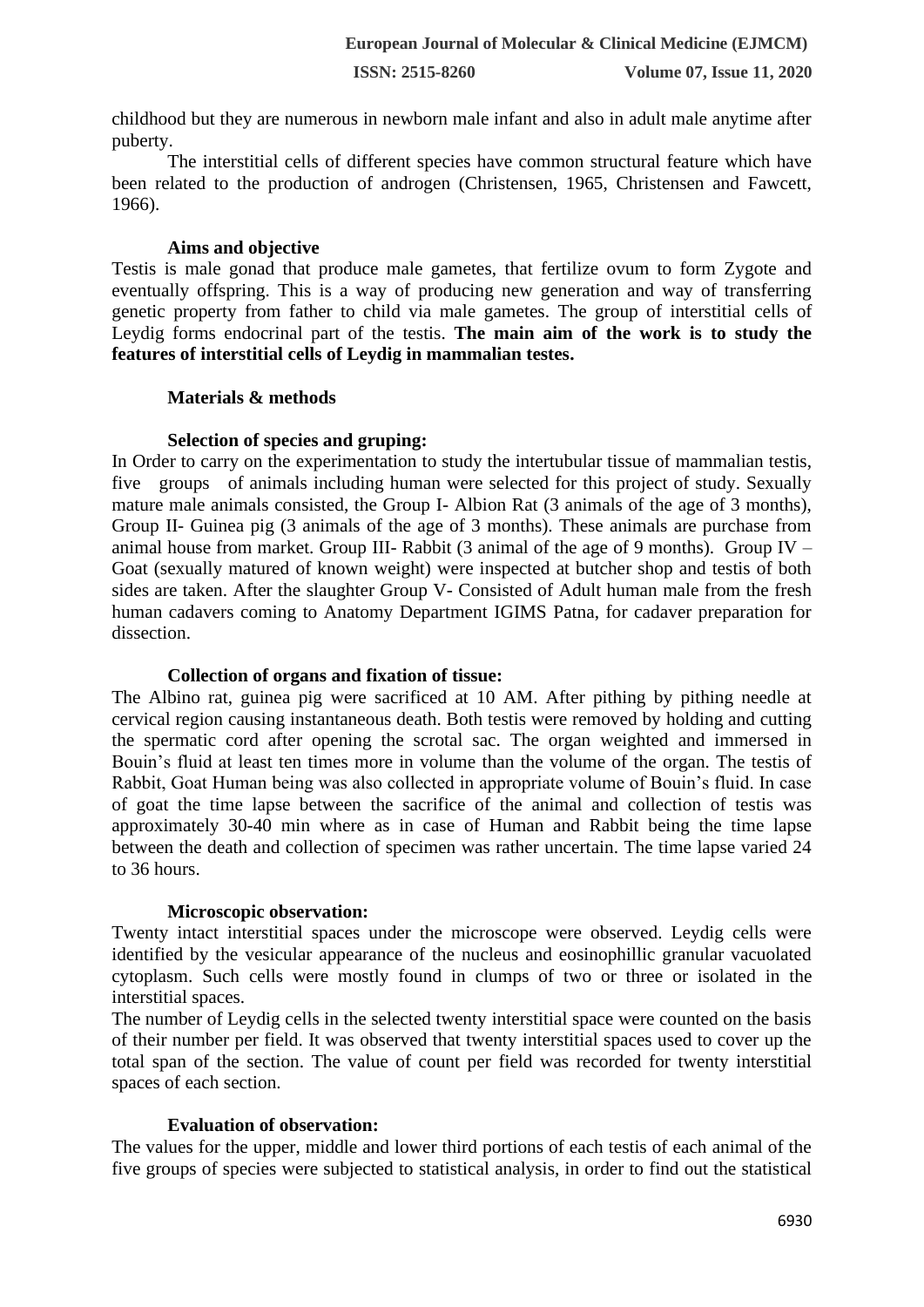**ISSN: 2515-8260 Volume 07, Issue 11, 2020**

mean, standard deviation, variance, standard error and statistical significance of differences of Mean for each portion of the testis, each side of the testis, testis of each animal and the value for each group of species.

#### **Method of statistical analysis:**

#### **Statistical mean:**

The statistical mean was calculated in each case at varying stages by the following formula –

 $X \text{ (Mean)} = \frac{X \times F}{XF}$ 

When X is the arithmetical mean widely used in statistical calculation, x is the summation of number of figure.

'x' is the number of cells observed per field and 'F' is the number of times of occurrence of the specific number out of 20 fields.

## **VARIANCE:**

It is the sum of the squares of the deviations of individual observation from the arithmetical mean divided by total frequency and is calculated by the formula –

 $\mathbf{x}' \cdot \mathbf{f} (\mathbf{X} - \mathbf{X})^2$  $\alpha^2$  = ------------------------

 $\cdot$ x' f

When 'X' is individual number of cells present per field  $X$  is the Mean calculated by above mentioned formula and 'f' is the frequency of their occurrence.

#### **Standrad deviation:**

The standard deviation is denoted as number root of the variance.

 $S.D. = \sqrt{Variance}$ 

## **STANDRAD ERROR:**

The standard error of the mean was calculated by the formula.

S. D.

S. E. = ……………….

 $\sqrt{n}$ 

When 'n' was the total number of observations.

## **TEST OF SIGNIFICANCE:**

The statistical significance of differences between Mean values was calculated by the formula given below

 $X_1 - X_2$ 

T = ---------------<u>-------</u>

 $\sqrt{\text{SE}_1^2 + \text{SE}_2^2}$ 

Where as  $X_1$  and  $X_2$  were the true means and  $SE_1$  and  $SE_2$ , their standard errors.

If the value of 'T' was less than 2 the difference was taken to be statistically nonsignificant, in between 2 and 2.5 doubtfully significant, 2.5 to 3 probably significant and more than 3, statistically significant.

## **Observation**

The observations upon the Leydig cells in the Testis of the species selected for this project comprised of counting the number of interstitial cells of Leydig in the upper, middle and lower third portion of the testis of right and left side in three sexually matured males. The observations of the number of count of Leydig cells in each of the 10 random sections of each portion is given in appendix. The statistical values of the Leydig cells obtained after computation of the result of observations under one thousand two hundred oil immersion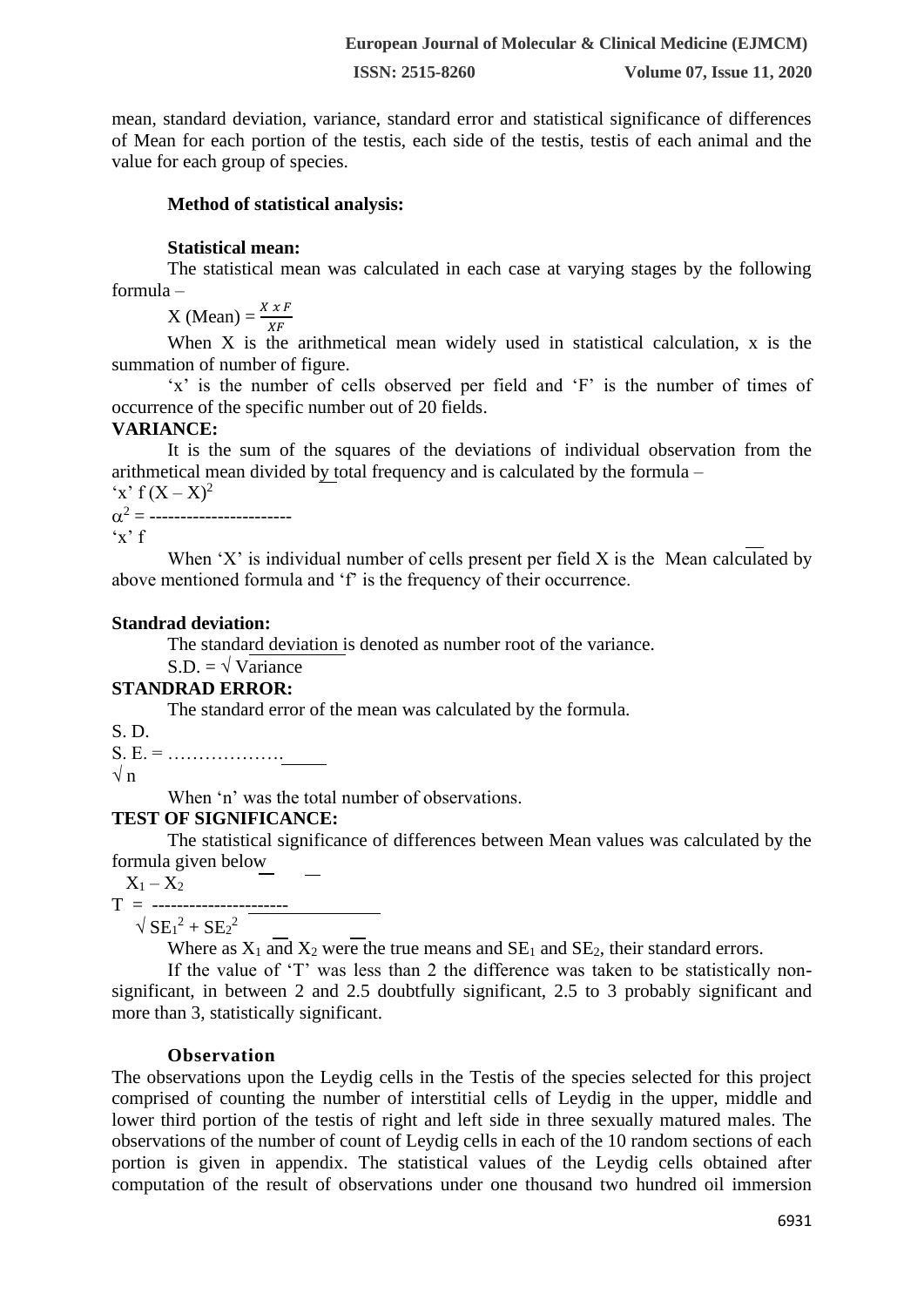**ISSN: 2515-8260 Volume 07, Issue 11, 2020**

fields at the magnification of 900, in one hundred eight random sections, 10 each from each of the three portions of right and left testis of each subject is taken into account to calculate the mean value of the Leydig cell for each species. The results were based on experimentation in three members of each species consisting of five groups.

## **GROUP-I**

**Albino Rat –** Three male albino rats of 3 months age weighing 155, 160, 165 gms were selected for the group – I observations. The statistical values of the Leydig cell for the Albino Rat (Group  $- I$ ) was computed on the basis of observations in three individual members of the group irrespective of the findings regarding statistical significant difference in the mean values for individual portion of the testis, or the side of the testis or individual animal. On the basis of the above mentioned methods of observation the mean value of Leydig cell in Albino rat (Group – I) is 7.46 per oil immersion field with a standard deviation of  $\pm 1.59$ .

# **GROUP-II**

**Guinea pig -** Three male guinea pig of three months age, weighing 170, 175 and 180 gms were selected for Group –II, observations. The statistical value of Leydig cell the Guinea pig (Group – II) was computed on the basis of observations in three individual members of the group irrespective of the findings regarding statistically significant difference in the mean values for individual portion of the testis, or the side of the testis or individual animal. On the basis of the above mentioned methods of observation the mean value of Leydig cell in Guinea pig (Group – II) is 4.89 per oil immersion field with a standard deviation of  $\pm 1.27$ .

## **GROUP –III:**

**Rabbit-** Three rabbits of nine months of age weighing 350, 355 and 360 gms were selected for Group–III observation. Statistical value of Leydig cell for rabbit (group – III) was computed on the basis of observation in the three individual members of the group. It was observed that the mean values for individual members of the group were similar without any statistical significant difference. On the basis of above mentioned observation the mean value of Leydig cell per oil-immersion field in rabbit (group – III) is observed to be  $9.41 \pm 1.30$ .

## **GROUP – IV :**

**Goat-** Three male goats of 8to 9 months of age weighing 9 Kg, 10Kg and 10.5Kg were selected from group –IV observation. Statistical values of Leydig cell for the Goat (Group-IV ) was computed on the basis of observations in the three individual members of the group. It was observed that the mean values for individual members of the group were similar without any statistical significant differences. It was seen that the mean value of Leydig cell per oil immersion field in goat (Group- IV) is 8.50±1.36

## **GROUP-V**

**Human-** Three pairs of testis weighing, as shown below were selected from the fresh male dead bodies received from the Anatomy Department of Indira Gandhi Institute of Medical Science Patna, for Dissection. The weight and height recorded for three dead persons are as follows-

| <b>Sl. No.</b> | Weight | <b>Height</b>  | Weight of right testis | Weight of left testis |
|----------------|--------|----------------|------------------------|-----------------------|
|                | 50kg   | 5 ft.4 inches  | $30 \text{ gms}.$      | $27$ gms.             |
| ٠.             | 55kg   | 5 ft. 6 inches | $32$ gms.              | 30 gms.               |
|                | 58kg   | 5 ft. 8 inches | 34 gms.                | $32$ gms.             |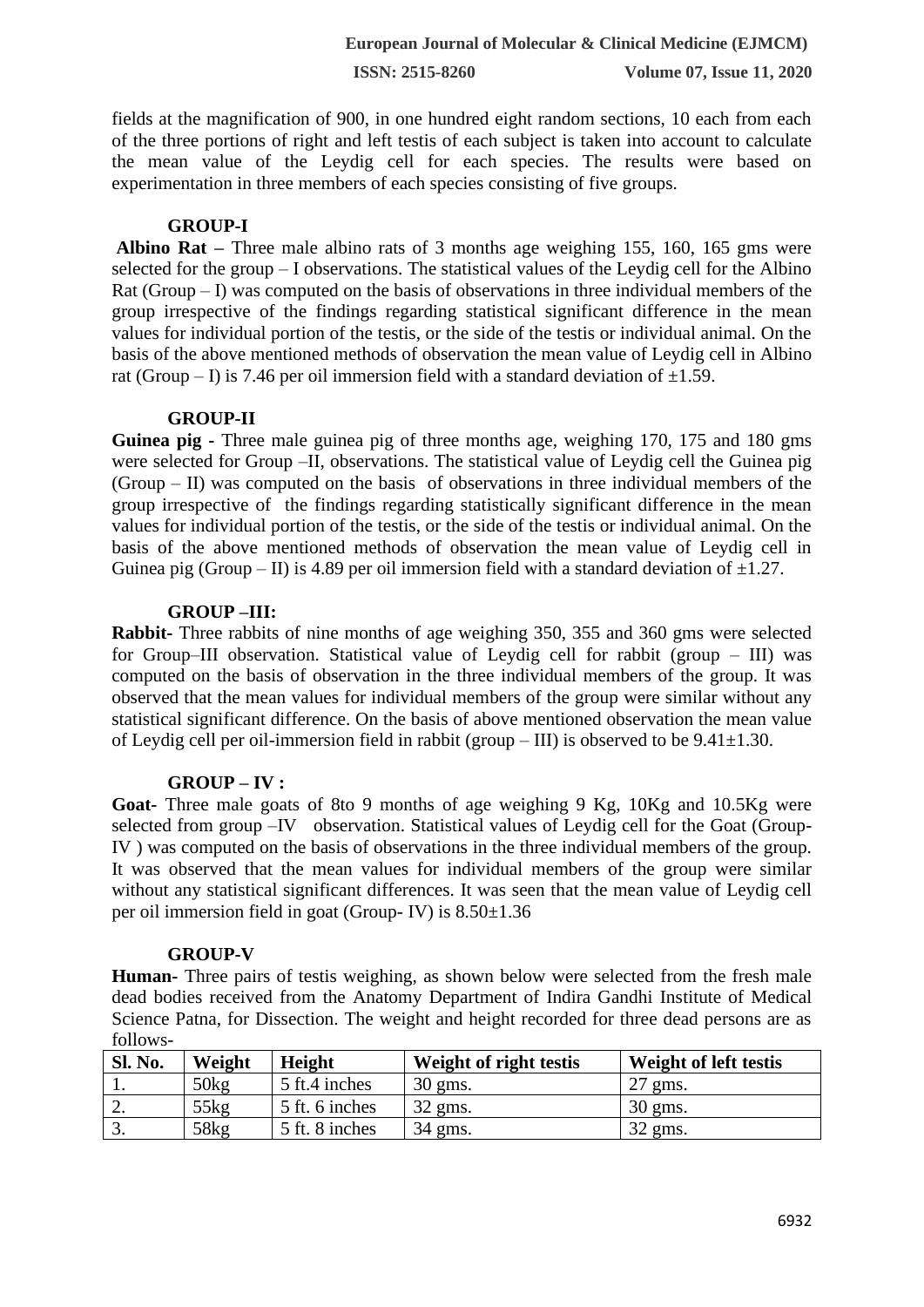The time lapse between the death and collation of sample was always greater than six hours. This inevitable delay in collection of samples after death resulted in poor quality of statining of sections in human testis. However, best attempts were made to differentiate the Leydig cells from the surroundings. The vesicular nucleus provided a guide line for recognition of Leydig cells.

#### **Discussion**

The size of most endocrine glands is thought to be related to their functional activity and has been related to the level to the level of both, the trophic hormone acting on them and their hormone output. Hudson et al (1967) have observed a reasonably good positive co-relation between the testicular size and plasma testosterone level and a negative co-relation with plasma gonadotrophin levels in boys approaching puberty. For the quantitative evaluation of the testicular biopsies the volume ratio estimation of the Leydig cell was worked out by different workers in late fifties and early sixties, by the application of point counting method.

## **References**

- 1. A.M. Andersson, N. jorgenesen, E. Rajpet- De Meyts and N.E. skakkeback 2004; impaired Leydig cell function on in fertile men- The journal of clinical Endocrnology & Metablism vol. 89 No. 7316173167.
- 2. A . S. Gupta, L. K.olhan, A Dhruva, R. Bapna –Surgical sterilization by vasectomy and its effect on the structural and function of the testis in man, British journal of surgery. Vol. 62 issue, page 59-63, Dec. 2005.
- 3. B.R. Zirkin and L. L. Ewing (1987)- Leydig cell Differentiation during maturation of the Rat Testis :A sterological study of cell Number and Ultrastructure. The Anatomical Recors, Vol. -219, p. 157-163.
- 4. Barry R. Zirkin and Haolin Chen 2000 Regulation of leydig cell steroidogenic function during aging; Biology of Reproduction 63 (4); 977-981.
- 5. Belanger, A, B. Candas, L. Gomer and F. Labria Change in serum concentration of conjugated and unconjugated steroid in 40 to 80 yr. old men j. Clinical Endocrinology Metab 1994, 79: 1086-1090.
- 6. Chandak Sengoopta 'Dr. steinach 'coming to make old young' sex gland vasectomy and the quest for rejuvenation in roaring twenties, Endeavour vol. 27 No -3 september 2003.
- 7. Chen H, L. Luo and B.R. zirkin, Leydig cell structure and function during aging. In payne. AH, Hardy Mp, Russell LD (eds), The leydig cell, IIIinois Coche River press 1996: 222-230
- 8. F. p. prince, (2001), The triphasic nature of Leydig cell development in humans, and comments on nomenclature. The journal of Endocrinology, 01/03/2001, 168 (2); 213-6
- 9. .J .R. W Dykes (1969) –Histometric Assessment of human Testicular Biopsies. J .path, vol. -97,p. 429-439.
- 10. Keeney D.S.,.S.M. L. C., Mendis –Handagama, B.R. Zirkin and L.L. Ewing, Effect of long term deprivation of Luteinizing hormone on Leydig cell volume, LC number and steroidogenic capacity of rat testis Endocirinology 1988, 123: 2905- 2915.
- 11. L.K. Kothari & Pushpa Mishra (1972)- Vasectomy and The Endocrine Function of the Testis. The Lancet, vol. –I, p. 438-439.
- 12. L.K. Kothari and Pushpa Mishra (1973) Histocchemical changes in testis and epididymis after vasectomy. Int. J. Fertil., Vol. -18, p. 119- 125.
- 13. L. K. Kothari, A.S. Gupta, A. K. Dhruva, M.L. Jain –A second look at Steinach second procedure: Testiculoepididymal occlusion in man and Dog, System Biology in Reproductive Medicine Vol. 2, page 77- 84 issued 1979.